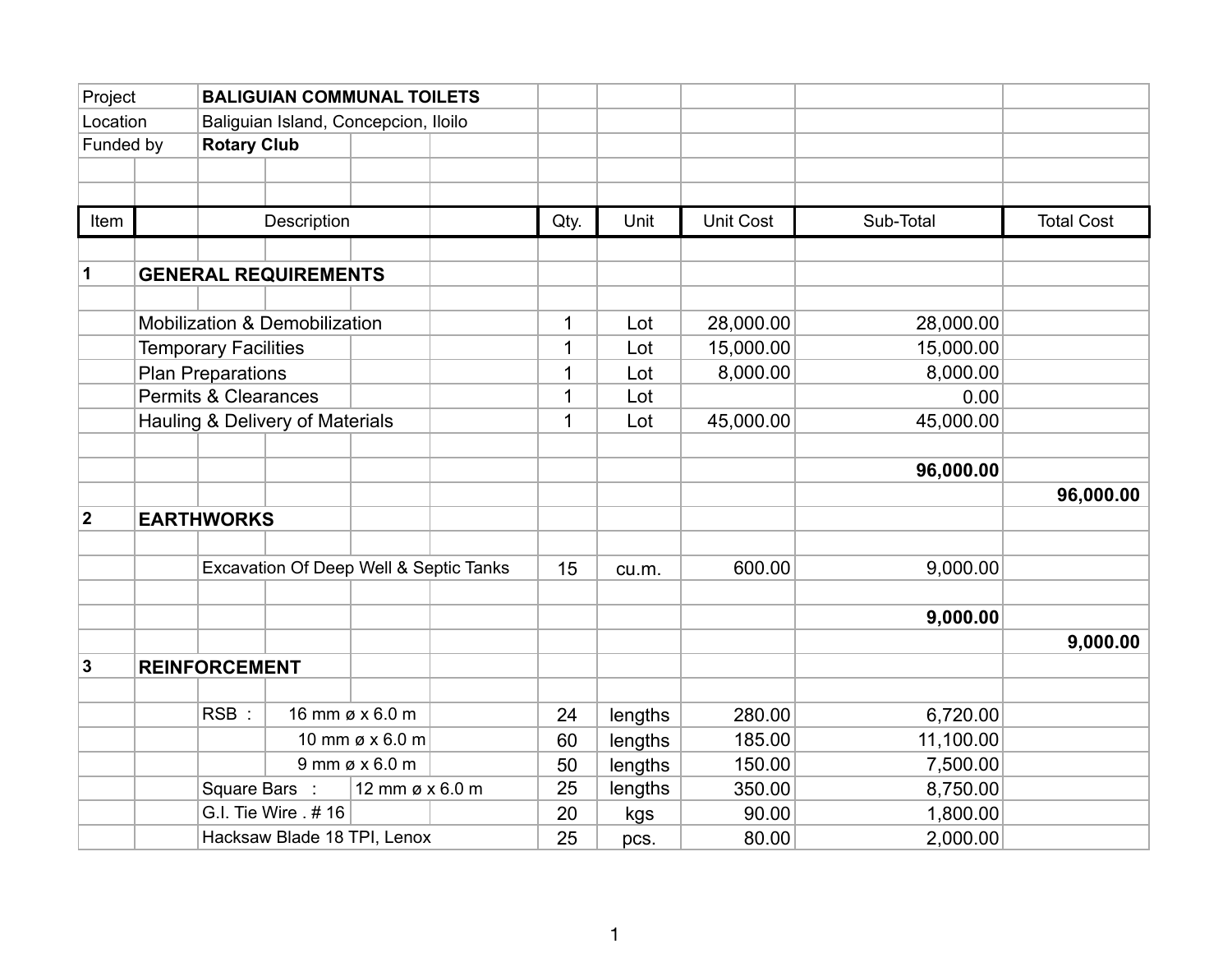|   |                                                        | Cutting Disc 4" ø, Tailin                                                            |                  |                           |                | pcs.    | 50.00    | 1,000.00   |            |
|---|--------------------------------------------------------|--------------------------------------------------------------------------------------|------------------|---------------------------|----------------|---------|----------|------------|------------|
|   |                                                        |                                                                                      |                  |                           |                |         |          |            |            |
|   |                                                        |                                                                                      |                  |                           |                |         |          | 38,870.00  |            |
|   |                                                        |                                                                                      |                  |                           |                |         |          |            | 38,870.00  |
| 4 |                                                        | <b>MASONRY AND REINFORCED CONCRETE WORKS</b>                                         |                  |                           |                |         |          |            |            |
|   |                                                        |                                                                                      |                  |                           |                |         |          |            |            |
|   |                                                        | <b>Portland Cement</b>                                                               |                  |                           | 140            | bags    | 265.00   | 37,100.00  |            |
|   |                                                        | <b>Washed Sand</b>                                                                   |                  |                           | 20             | cu.m.   | 800.00   | 16,000.00  |            |
|   |                                                        | Gravel, 3/4" ø                                                                       |                  |                           | 15             | cu.m.   | 1,200.00 | 18,000.00  |            |
|   |                                                        | Concrete Hollow Blocks, 4"                                                           |                  |                           | 950            | pcs.    | 15.00    | 14,250.00  |            |
|   |                                                        | Phenolic Board, 20 mm x 1.2 m x 2.44 m                                               |                  |                           | 10             | sheets  | 1,450.00 | 14,500.00  |            |
|   | Phenolic Board, 12 mm x 1.2 m x 2.44 m<br>Coco Lumber: |                                                                                      |                  |                           | 10             | sheets  | 900.00   | 9,000.00   |            |
|   |                                                        |                                                                                      | 2" x 3" x 12"    |                           | 25             | pcs.    | 125.00   | 3,125.00   |            |
|   |                                                        |                                                                                      |                  | 2" x 3" x 12"             |                | pcs.    | 140.00   | 4,900.00   |            |
|   |                                                        | <b>Assorted Common Wire Nails</b><br><b>Bamboo</b>                                   |                  |                           | $\overline{2}$ | boxes   | 1,600.00 | 3,200.00   |            |
|   |                                                        |                                                                                      |                  |                           | 15             | pcs.    | 140.00   | 2,100.00   |            |
|   |                                                        |                                                                                      |                  |                           |                |         |          |            |            |
|   |                                                        |                                                                                      |                  |                           |                |         |          | 122,175.00 |            |
|   |                                                        |                                                                                      |                  |                           |                |         |          |            | 122,175.00 |
| 5 |                                                        | <b>ROOF FRAMING</b>                                                                  |                  |                           |                |         |          |            |            |
|   |                                                        |                                                                                      |                  |                           |                |         |          |            |            |
|   |                                                        | Angle Bar                                                                            |                  | 4.5 mm x 40 mm x 6.0 m    | 12             | lengths | 650.00   | 7,800.00   |            |
|   |                                                        | Angle Bar                                                                            |                  | 3.5 mm x 25 mm x 6.0 m    | 18             | lengths | 400.00   | 7,200.00   |            |
|   |                                                        | G.I. Pipe, S40                                                                       | 1-1/4" d x 6.0 m |                           | 4              | lengths | 750.00   | 3,000.00   |            |
|   |                                                        | C-Purlins, Galva.<br>C-Purlins, Galva<br><b>Welding Rod</b><br>Rust Converter, Turco |                  | 1.2 mm $x$ 50 mm $x$ 75 m | 10             | lengths | 650.00   | 6,500.00   |            |
|   |                                                        |                                                                                      |                  | 1.2 mm x 50 mm x 125      | 8              | lengths | 780.00   | 6,240.00   |            |
|   |                                                        |                                                                                      |                  |                           | 3              | boxes   | 2,400.00 | 7,200.00   |            |
|   |                                                        |                                                                                      |                  |                           | 6              | gals    | 670.00   | 4,020.00   |            |
|   |                                                        | Epoxy Primer, Gray                                                                   |                  |                           | 8              | gals    | 780.00   | 6,240.00   |            |
|   |                                                        | <b>Epoxy Reducer</b>                                                                 |                  |                           | 4              | gals    | 680.00   | 2,720.00   |            |
|   | Marine Enamel, Blue                                    |                                                                                      |                  | 8                         | gals           | 750.00  | 6,000.00 |            |            |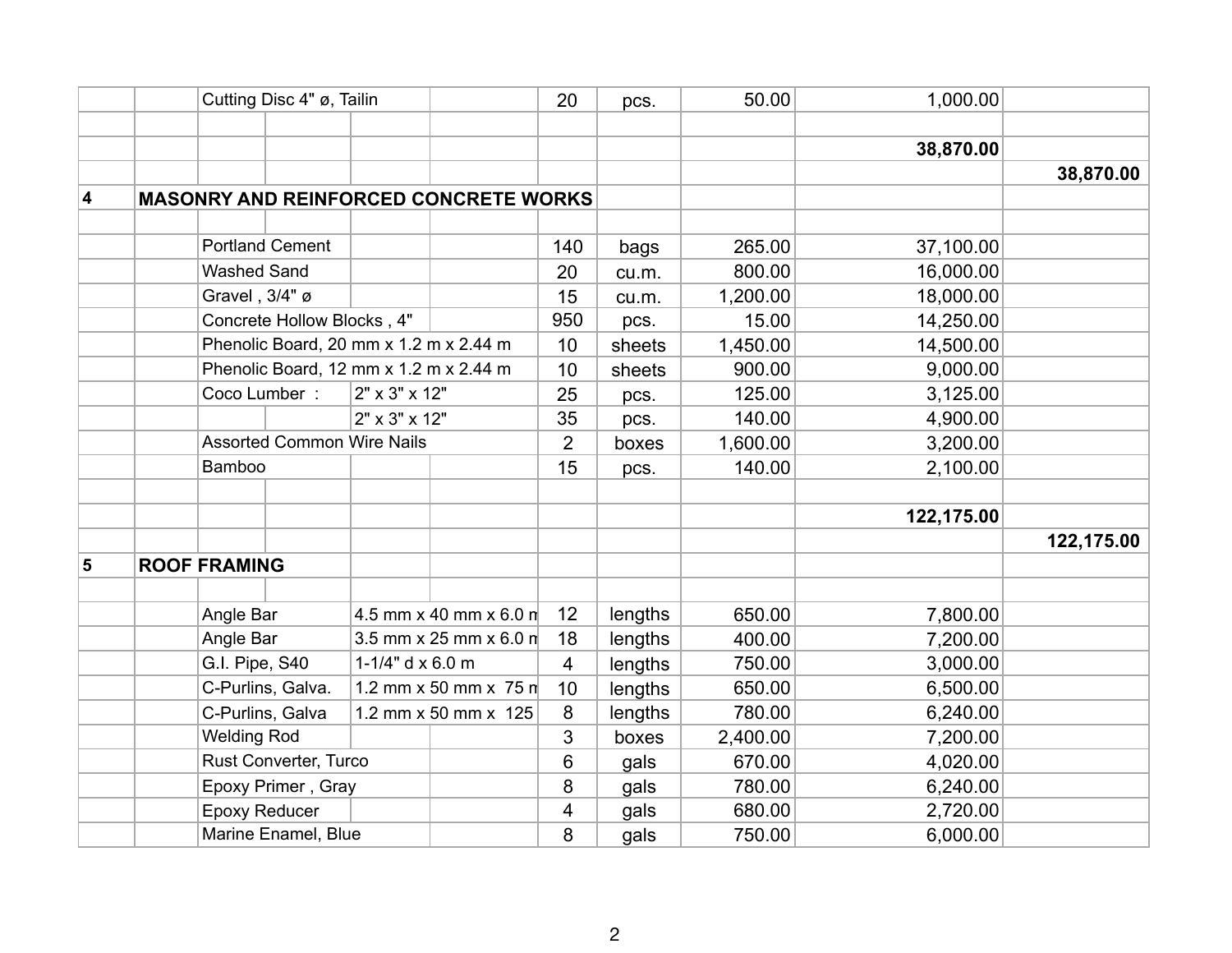|                |                            | Marine Enamel, Gray |                                   |                                                                                                            |                       | 6              | gals      | 750.00    | 4,500.00  |           |
|----------------|----------------------------|---------------------|-----------------------------------|------------------------------------------------------------------------------------------------------------|-----------------------|----------------|-----------|-----------|-----------|-----------|
|                |                            | Paint Brush, 2"     |                                   |                                                                                                            |                       | 25             | pcs       | 30.00     | 750.00    |           |
|                |                            |                     |                                   |                                                                                                            |                       |                |           |           |           |           |
|                |                            |                     |                                   |                                                                                                            |                       |                |           |           | 62,170.00 |           |
|                |                            |                     |                                   |                                                                                                            |                       |                |           |           |           | 62,170.00 |
| 6              | <b>ROOFING</b>             |                     |                                   |                                                                                                            |                       |                |           |           |           |           |
|                |                            |                     |                                   |                                                                                                            |                       |                |           |           |           |           |
|                |                            | Rib-Type Roof,      |                                   |                                                                                                            | 0.5 mm x 1.0 m x L.S. | 30             | LM        | 320.00    | 9,600.00  |           |
|                |                            | <b>Box Gutter</b>   |                                   | 0.4 mm x 0.6 m x 2.44 n<br>0.4 mm x 0.4 m x 2.44 n<br>0.4 mm x 0.6 m x 2.44 $\text{m}$<br>$1/8$ " ø x 5/8" |                       | $\mathbf{3}$   | pcs       | 550.00    | 1,650.00  |           |
|                |                            | <b>Fascia Cover</b> |                                   |                                                                                                            |                       | 10             | pcs       | 500.00    | 5,000.00  |           |
|                |                            | <b>End Flashing</b> |                                   |                                                                                                            |                       | 4              | pcs       | 750.00    | 550.00    |           |
|                |                            | <b>Blind Rivets</b> |                                   |                                                                                                            |                       | $\mathbf{1}$   | box       | 550.00    | 550.00    |           |
|                | Tekscrew, 12 - 55          |                     |                                   |                                                                                                            | 300                   | pcs            | 2.50      | 750.00    |           |           |
|                |                            |                     | Sealant, Vulcaseal                |                                                                                                            |                       | 2              | Lit       | 450.00    | 900.00    |           |
|                |                            |                     |                                   |                                                                                                            |                       |                |           |           |           |           |
|                |                            |                     |                                   |                                                                                                            |                       |                |           |           | 19,000.00 |           |
|                |                            |                     |                                   |                                                                                                            |                       |                |           |           |           | 19,000.00 |
| $\overline{7}$ |                            |                     | <b>PAINTING &amp; TILEWORKS</b>   |                                                                                                            |                       |                |           |           |           |           |
|                |                            |                     |                                   |                                                                                                            |                       |                |           |           |           |           |
|                |                            | Tile works          |                                   |                                                                                                            | 45                    | sq.m.          | 700.00    | 31,500.00 |           |           |
|                | Skimcoat                   |                     |                                   | 35                                                                                                         | bags                  | 480.00         | 16,800.00 |           |           |           |
|                |                            |                     | Latex Flat White Paint, Davies    |                                                                                                            |                       | $\overline{2}$ | pail      | 2,400.00  | 4,800.00  |           |
|                |                            |                     | Latex, Semi - Gloss Paint, Davies |                                                                                                            |                       | $\mathfrak{S}$ | pails     | 2,500.00  | 7,500.00  |           |
|                |                            |                     |                                   |                                                                                                            |                       |                |           |           | 60,600.00 |           |
|                |                            |                     |                                   |                                                                                                            |                       |                |           |           |           | 60,600.00 |
| 8              | <b>PLUMBING</b>            |                     |                                   |                                                                                                            |                       |                |           |           |           |           |
|                |                            |                     |                                   |                                                                                                            |                       |                |           |           |           |           |
|                | PVC Pipe, 20 mm ø x 3.00 m |                     |                                   |                                                                                                            | 25                    | Lengths        | 150.00    | 3,750.00  |           |           |
|                | PVC Pipe, 32 mm ø x 3.00 m |                     |                                   |                                                                                                            |                       | 25             | Lengths   | 180.00    | 4,500.00  |           |
|                | PVC Coupling, 32 mm ø      |                     |                                   |                                                                                                            |                       | 30             | pcs       | 25.00     | 750.00    |           |
|                | PVC Coupling, 20 mm ø      |                     |                                   |                                                                                                            |                       | 15             | pcs       | 20.00     | 300.00    |           |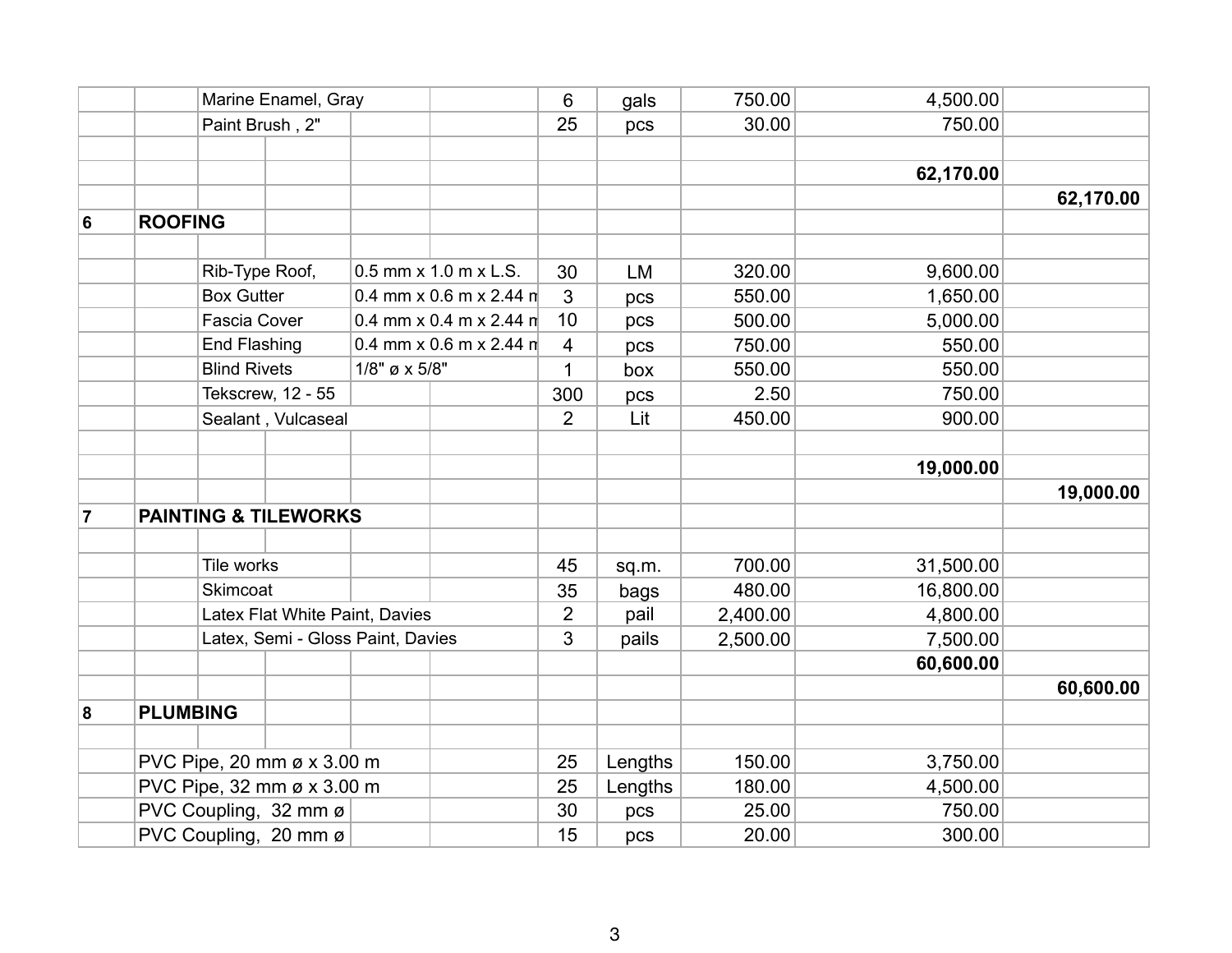|   |                                                 | PVC Elbow, 32 mm ø            |                                               |  |                                                     | 25             | pcs      | 20.00      | 500.00     |            |
|---|-------------------------------------------------|-------------------------------|-----------------------------------------------|--|-----------------------------------------------------|----------------|----------|------------|------------|------------|
|   |                                                 | PVC Elbow, 20 mm ø            |                                               |  |                                                     | 15             | pcs      | 15.00      | 225.00     |            |
|   |                                                 | PVC Tee, 32 mm ø              |                                               |  |                                                     | 10             | pcs      | 40.00      | 400.00     |            |
|   |                                                 | PVC Tee, 20 mm ø              |                                               |  |                                                     | 10             | pcs      | 30.00      | 300.00     |            |
|   | PVC Female Threaded Adaptor, 20 mm ø            |                               |                                               |  | 10                                                  | pcs            | 40.00    | 400.00     |            |            |
|   | PVC Male Threaded Adaptor, 20mm"ø               |                               |                                               |  |                                                     |                | pcs      | 40.00      | 400.00     |            |
|   | PPR Pipe Hoop Clamps                            |                               |                                               |  |                                                     | 50             | pcs      | 40.00      | 2,000.00   |            |
|   |                                                 |                               | PVC Ball Valve, 32 mm ø                       |  |                                                     | $\overline{2}$ | pcs      | 350.00     | 700.00     |            |
|   |                                                 |                               | PVC Ball Valve, 20 mm ø                       |  |                                                     | 6              | pcs      | 250.00     | 1,500.00   |            |
|   |                                                 | PVC Union, 20 mm ø            |                                               |  |                                                     | 4              | pcs      | 250.00     | 1,000.00   |            |
|   |                                                 | PVC Union, 32 mm ø            |                                               |  |                                                     | 4              | pcs      | 280.00     | 1,120.00   |            |
|   |                                                 |                               | PVC Pipe Saninitary, 4" $\Phi$ x 3.0, Atlanta |  |                                                     | 12             | pcs      | 450.00     | 5,400.00   |            |
|   |                                                 | <b>Sanitary Pipe Fittings</b> |                                               |  |                                                     | 1              | L.S.     | 3,000.00   | 3,000.00   |            |
|   |                                                 |                               | Sand Paper, 3M, #100                          |  |                                                     | 10             | pcs      | 50.00      | 500.00     |            |
|   |                                                 | <b>Faucet Watertec</b>        |                                               |  |                                                     | 3              | pcs      | 180.00     | 540.00     |            |
|   | <b>Float Switch</b>                             |                               |                                               |  |                                                     | $\overline{2}$ | units    | 1,300.00   | 2,600.00   |            |
|   | <b>Water Closet</b>                             |                               |                                               |  |                                                     | 4              | units    | 4,000.00   | 16,000.00  |            |
|   | <b>Automatic Pump Switch</b>                    |                               |                                               |  | 1                                                   | unit           | 4,000.00 | 4,000.00   |            |            |
|   | 0.5 hp Water Pump SS                            |                               |                                               |  |                                                     | $\mathbf{1}$   | unit     | 8,000.00   | 8,000.00   |            |
|   | Water Tank, HDPE, Bestank, 1,000 Liters (Vertic |                               |                                               |  |                                                     | $\overline{2}$ | pcs      | 16,500     | 33,000.00  |            |
|   |                                                 |                               |                                               |  | Septic Tank, HDPE, Bestank, 1.00 m $\Phi$ x 1.00m l | $\overline{7}$ | pc       | 7,800      | 54,600.00  |            |
|   |                                                 |                               |                                               |  | Fasa Portable High Pressure Washer, Brushless       | $\mathbf 1$    | unit     | 7,000      | 7,000.00   |            |
|   |                                                 |                               |                                               |  |                                                     |                |          |            |            |            |
|   |                                                 |                               |                                               |  |                                                     |                |          |            | 152,485.00 |            |
|   |                                                 |                               |                                               |  |                                                     |                |          |            |            | 152,485.00 |
|   |                                                 |                               |                                               |  |                                                     |                |          |            |            |            |
| 9 | <b>ELECTRICAL WORKS</b>                         |                               |                                               |  |                                                     |                |          |            |            |            |
|   |                                                 |                               |                                               |  |                                                     |                |          |            |            |            |
|   | 1,000 watts Off-Grid Solar Power                |                               |                                               |  |                                                     |                | set      | 130,000.00 | 130,000.00 |            |
|   | Wires, lightings & Other Accessories            |                               |                                               |  |                                                     |                | set      | 10,000.00  | 10,000.00  |            |
|   |                                                 |                               |                                               |  |                                                     |                |          |            |            |            |